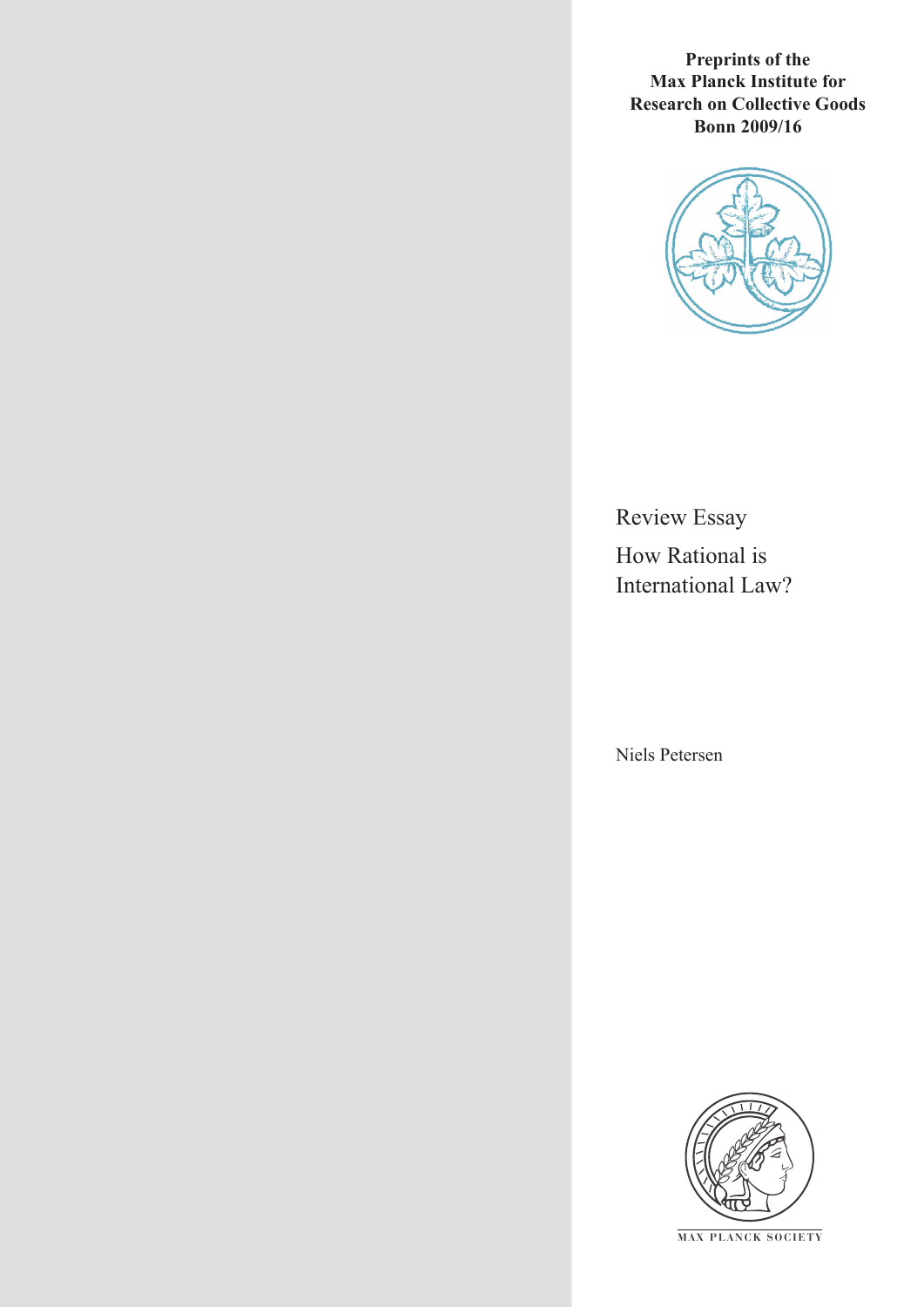

# **Review Essay How Rational is International Law?**

Niels Petersen

June 2009

Max Planck Institute for Research on Collective Goods, Kurt-Schumacher-Str. 10, D-53113 Bonn http://www.coll.mpg.de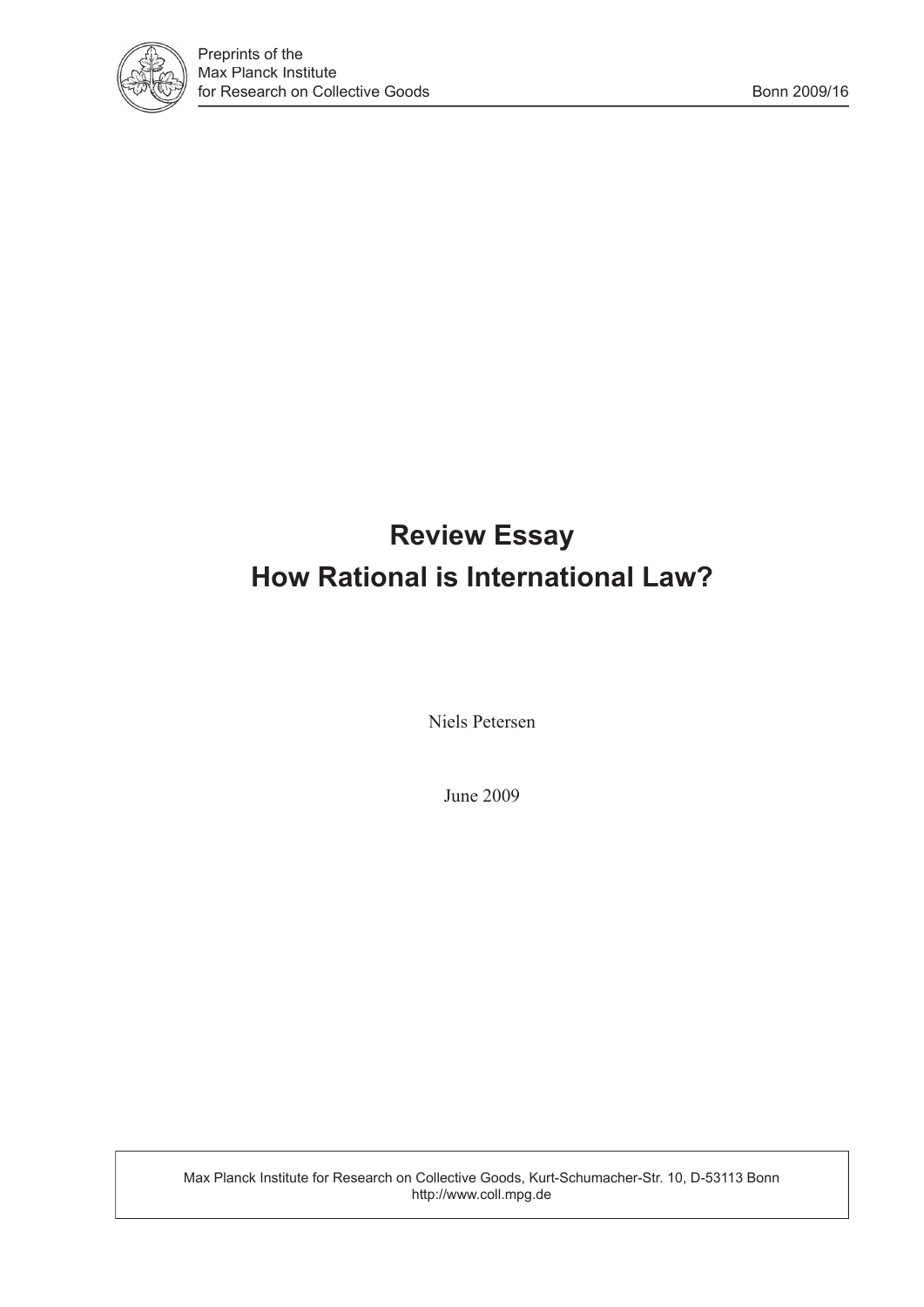## **Review Essay How Rational is International Law?**

#### **Niels Petersen\***

Andrew T. Guzman. *How International Law Works: A Rational Choice Theory*. Oxford: Oxford University Press, 2008. Pp. 260+xi. \$ 35.00. ISBN: 978-0-19-530556-2

Joel P. Trachtman. *The Economic Structure of International Law*. Cambridge, Mass.: Harvard University Press, 2008. Pp. 354+xii. \$ 55.00. ISBN: 978-0-674-03098-5

#### **Abstract**

Economic approaches are becoming increasingly prominent in international law. A few years ago, Jack Goldsmith and Eric Posner caused a great stir with their account of *The Limits of International Law*, in which they argued that international law did not have any effect on state conduct. This contribution reviews two recent books analyzing the effectiveness of international law from an economic perspective. Both authors, Andrew Guzman and Joel Trachtman, take a much more differentiated approach than did Goldsmith and Posner, thus making analytical methods of economics more acceptable for mainstream international law scholarship. Still, this contribution argues that we should be cautious to perceive the economic perspective as a holistic explanation of "how international law works". Economic models are, for methodological reasons, based on certain assumptions. The analytical tools are thus only capable to answer a certain range of questions so that they have to be complemented by other theoretical approaches. Therefore, we have to be very cautious with policy recommendations that are based on a purely economical perspective.

-

Dr. iur. Senior Research Fellow at the Max Planck Institute for Research on Collective Goods, Bonn. I am indebted to Felix Bierbrauer, Christoph Engel, Emanuel Towfigh and Ingo Venzke for stimulating discussions and valuable comments on earlier drafts of the paper.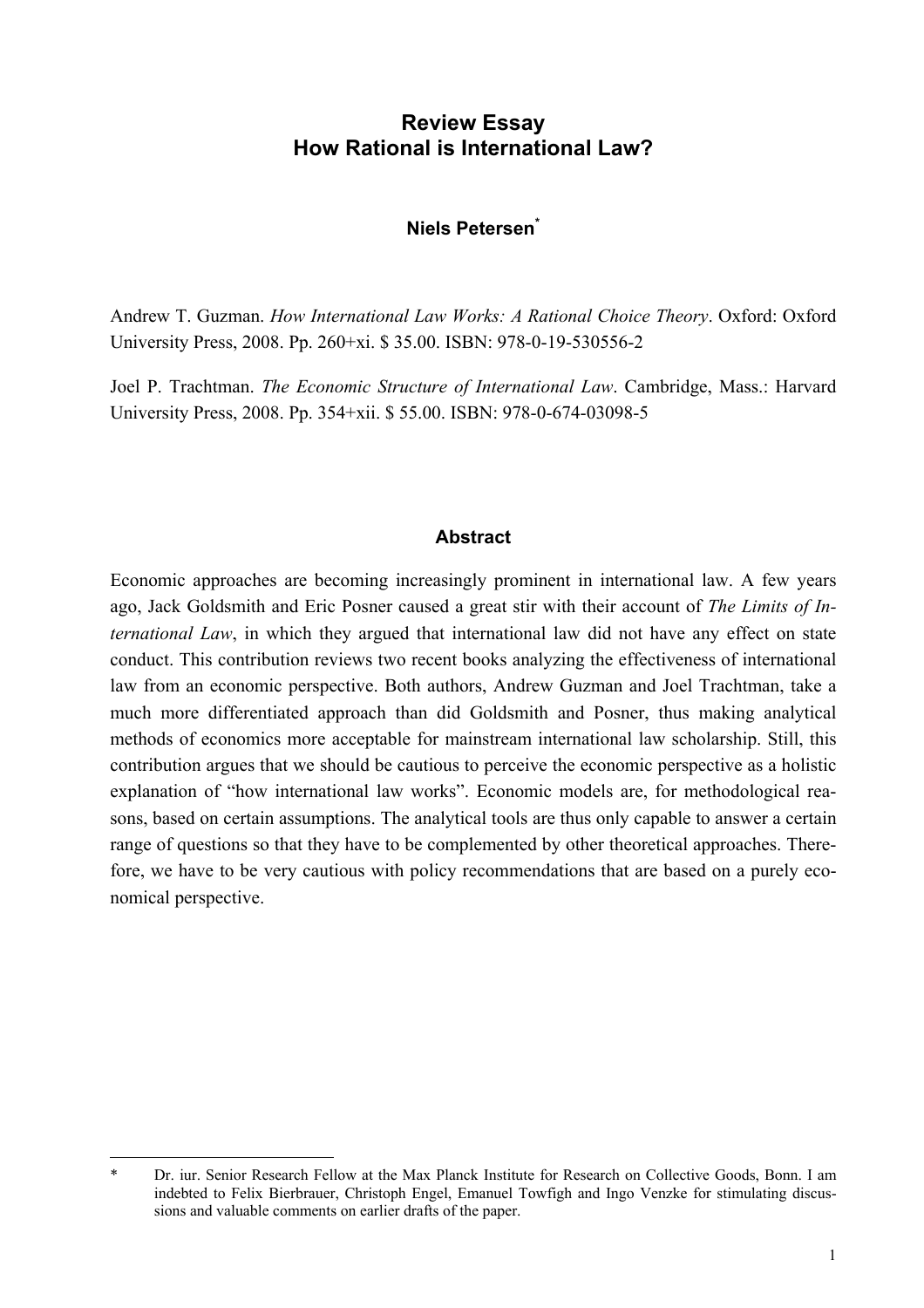## **Introduction**

In 1998, Peter Katzenstein, Robert Keohane and Stephen Krasner predicted that the debate between rational choice and constructivism would shape the field of international relations for the years to come.<sup>1</sup> With some delay, this discussion has also reached international law scholarship. The starting shot came when, a few years ago, Jack Goldsmith and Eric Posner caused a great stir with their rational choice account of *The limits of international law*,<sup>2</sup> in which they argued that international law does not have an independent effect on state conduct and should thus not be considered as law. Their analysis has drawn a lot of criticism from different theoretical viewpoints.<sup>3</sup> This essay deals with two recent books that try to set out different and more differentiated theories of international law from a rational choice perspective. While Andrew Guzman tries to explain us *How International Law Works*, 4 Joel Trachtman seeks to uncover *The Economic Structure of International Law*. 5

The research agenda of rational choice scholarship is two-fold: On the one hand, the approach explores whether and why states comply with international law or specific legal norms – a question that has been crucial for international law scholarship for centuries.<sup>6</sup> On the other hand, it tries to explain, predict and evaluate why certain legal institutions emerge. Both authors work with analytical models in order to explain social mechanisms. In this context, they make two basic assumptions. First, they suppose that states are rational actors that try to maximize their preferences. For methodological reasons, these preferences are assumed to be exogenous and constant.<sup>7</sup> However, they do not have to be of a monetary or materialistic nature, but can also be aesthetic or moral desires.<sup>8</sup> Furthermore, they may vary among different states. Second, they assume that states are unitary actors. They are not concerned with the decision-making process within the state, but rather construct the state as a black box. Both authors acknowledge that this assumption is a simplification, but they make this simplification for methodological reasons. In order to be able to make valid predictions for a certain number of abstract situations, models are in need of a certain simplification.

<sup>1</sup> P.J. Katzenstein, R.O. Keohane and S.D. Krasner, '*International Organization* and the Study of World Politics', 52 *IO* (1998) 645, at 683.

<sup>2</sup> J.L. Goldsmith & E.A. Posner, *The Limits of International Law* (2005).

<sup>3</sup> For a critique from a rational choice perspective, see A. v. Aaken, 'To Do Away with International Law? Some Limits to 'The Limits of International Law'', 17 *EJIL* (2006) 289. For a critique from a 'traditionalist' perspective, see D.F. Vagts, 'International Relations Looks at Customary International Law: A Traditionalist's Defence', 15 *EJIL* (2004) 1031.

<sup>4</sup> A.T. Guzman, *How International Law Works. A Rational Choice Theory* (2008).

<sup>5</sup> J.P. Trachtman, *The Economic Structure of International Law* (2008).

<sup>6</sup> The literature on this issue is abundant. From recent scholarship, see, e.g., T.M. Franck, *The Power of Legitimacy among Nations* (1990); A. Chayes & A.H. Chayes, *The New Sovereignty: Compliance with International Regulatory Agreements* (1995); H.H. Koh, 'Why Do Nations Obey International Law?', 106 *Yale LJ* (1997) 2599. For a normative critique of international law see M. Koskenniemi, *From Apology to Utopia. The Structure of the International Legal Argument* (2005). However, the mainstream doctrinal approach to international law has often avoided the question of compliance by simply pointing out that "almost all nations observe almost all principles of international law and almost all of their obligations almost all of the time." (L. Henkin, *How Nations Behave: Law and Foreign Policy* (1979), at 47).

<sup>7</sup> Guzman, *supra* note 4, at 17.

<sup>8</sup> Trachtman, *supra* note 5, at 1.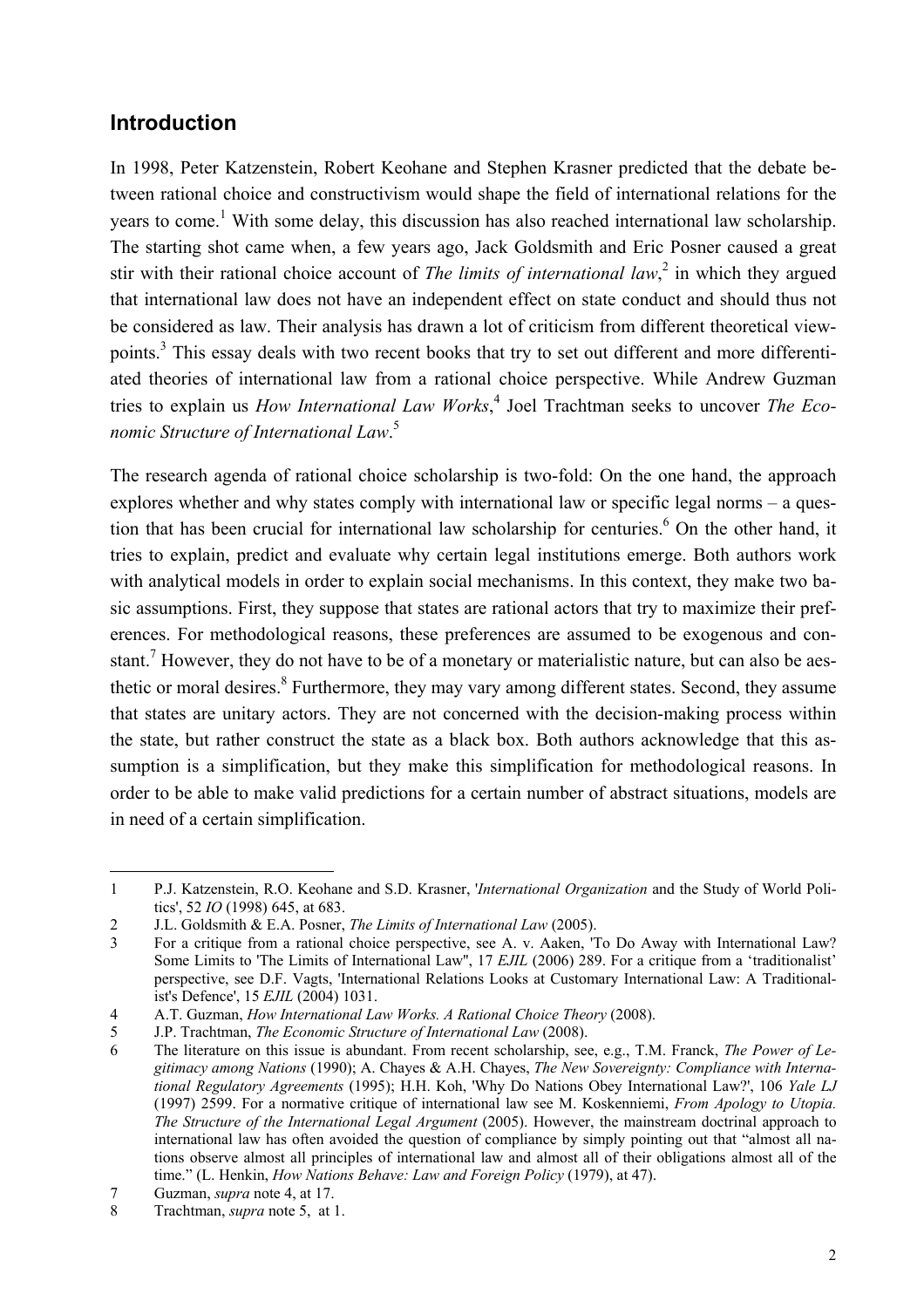In their analysis, both authors focus on general international law. They do not try to explain specific phenomena, but to make theoretical claims for the international legal system as a whole. Consequently, they deal with the secondary rules of international law in the Hartian sense<sup>9</sup> and thus analyze the different sources. This review will first give an introduction into the basic idea of each book (1.). It will then discuss the concepts of custom (2.) and treaty (3.) put forward by Guzman and Trachtman, before making some concluding remarks on strengths and limitations of the rational choice approach (4.).

## **1. The Basic Concepts**

Although both authors analyze international law from an economic perspective, they differ in their main focus. Andrew Guzman is primarily interested in why states comply with international law despite the lack of a central law enforcement mechanism, while Joel Trachtman is concerned with the explanation of the emergence of specific legal institutions.

### **A. A compliance-based theory of international law – Andrew Guzman**

Andrew Guzman's book primarily focuses on law as a social phenomenon. His main thread is whether legal norms influence state conduct because of their legal nature. While national legal systems provide a central sanctioning mechanism in order to enhance norm compliance, such a mechanism is lacking in international law. Nonetheless, Guzman perceives international law to be an effective legal order. He identifies three factors that enhance the compliance of states with international law: reputation, retaliation and reciprocity (pp. 32-33). The most intuitive factor seems to be reciprocity. Reciprocity works best in bilateral situations. If one of the two cooperating states refuses to comply with a legal norm, the other may react in the same way so that both states lose the benefit of cooperation. However, reciprocity does not work in all cases. In particular norms that concern human rights or global public goods cannot be based on a reciprocal basis because reciprocal behavior would either not affect the violating state at all (in the case of human rights) or lead to a breakdown of the whole normative system (p. 65).<sup>10</sup>

The possibility of retaliation establishes a decentralized sanction system. A state may punish another state for non-compliance. However, this mechanism is also less than perfect because imposing a sanction on another state may be very costly for the punishing state. Particularly in multilateral situations, states have an incentive to free-ride and to hope that another state will punish the violator (p. 66).

<sup>9</sup> See H.L.A. Hart, *The Concept of Law* (2nd ed. 1994).

<sup>10</sup> R.O. Keohane, 'Reciprocity in International Relations', in *International Institutions and State Power* (1989) 132 makes a distinction between specific and diffuse reciprocity. The latter type is the one which may be problematic for inducing compliance.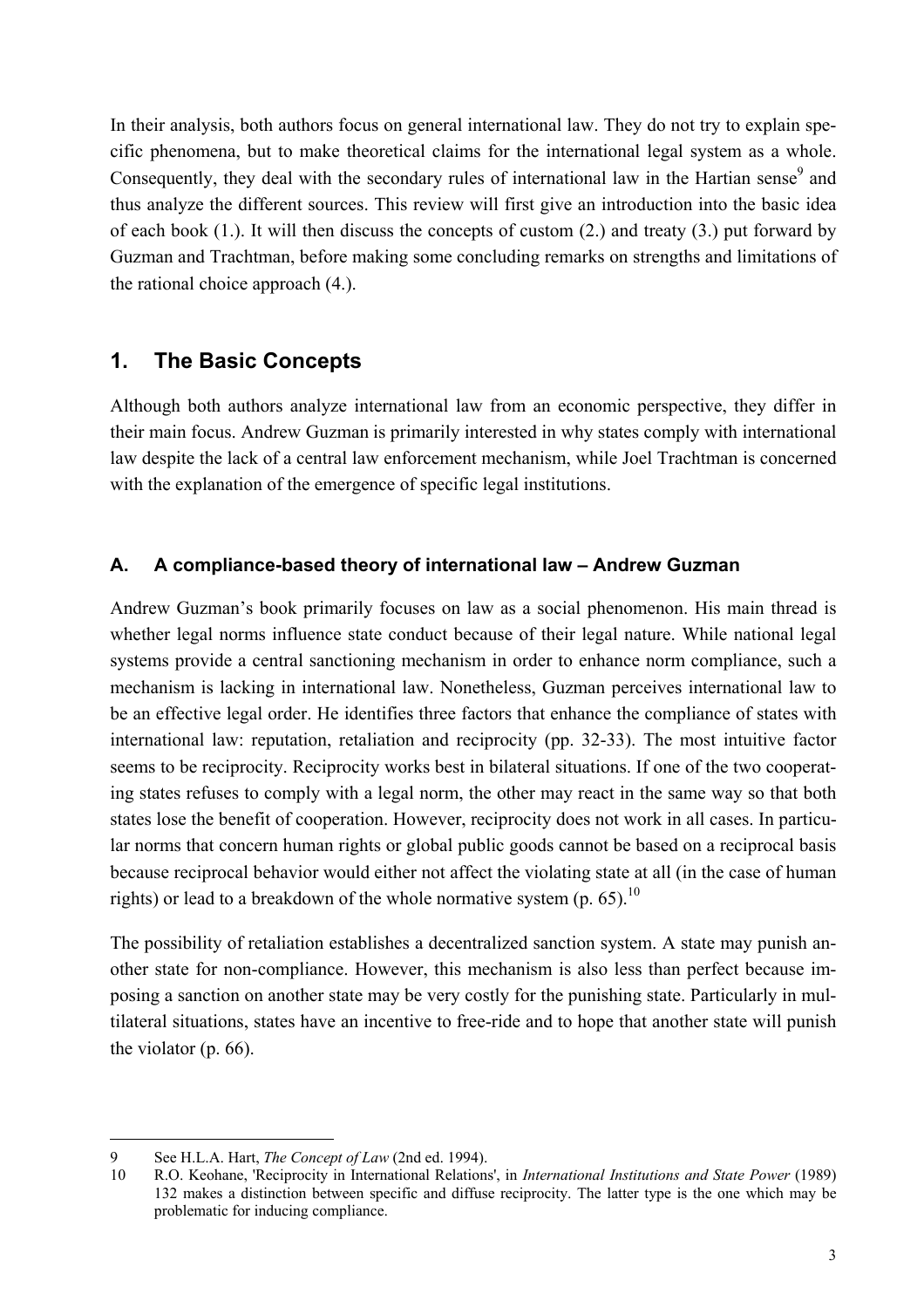Reputational incentives thus form the heart of Guzman's theory. He picks up an approach developed in international relations theory<sup>11</sup> and argues that reputation is important for states because it allows them to make more credible promises. Other states might not want to enter into a treaty with an unreliable state, and reliable states may be able to extract higher returns for their cooperation (p. 34). Consequently, states will comply with a legal norm if the reputational gain (or the prevention of a reputational loss) will outweigh the short-term benefits of a norm violation. However, Guzman deems the effect of reputational sanctions to be weakened by the fact that reputation is compartmentalized (pp. 100-6). A state that is considered to be reliable in trade or investment agreements might not be harmed by human rights violations with regard to future economic cooperation. But sectoral state conduct is not perfectly independent. Guzman acknowledges that there may be spillover effects. The strength of these depends on how much the different areas are related to each other.

Guzman's theory is a direct answer to Goldsmith and Posner's claim that international law lacks any normative force.<sup>12</sup> The decisive question concerning international law's effectiveness is whether legal norms affect state conduct. Analyzing different behavioral patterns that emerge in international relations does not help us in this respect. The analysis should therefore not focus on whether the payoff-structure of a particular game is such that states have incentives to defect, but whether the existence of legal norms alters this payoff-structure.<sup>13</sup> Guzman takes up this question by trying to identify different factors that enhance the effectiveness of international law, and shows that states often have an interest in complying with international law, even from a rational choice perspective.

#### **B. International Relations as a market of jurisdiction – Joel Trachtman**

It is a frequent commonplace that international law has developed from an order of coordination to one of cooperation.<sup>14</sup> This development is underlined by recent debates in Continental international law scholarship about the supposition of an international community<sup>15</sup> or the emergence of an international constitutional order.<sup>16</sup> Due to the economic and social globalization, the effect of

j 11 See R.O. Keohane, *After Hegemony. Cooperation and Discord in the World Political Economy* (1984), at 105-06.

<sup>12</sup> Goldsmith & Posner, *supra* note 2.

<sup>13</sup> Aaken, *supra* note 3, at, 292.

<sup>14</sup> Seminally W.G. Friedmann, *The changing structure of international law* (1964).

<sup>15</sup> A. Verdross, *Die Verfassung der Völkerrechtsgemeinschaft* (1926); B. Simma, 'From Bilateralism to Community Interests in International Law', 250 *RdC* (1994) 217; A. Paulus, *Die internationale Gemeinschaft im Völkerrecht* (2001).

<sup>16</sup> G. Scelle, 'Le droit constitutionnel international', in Faculté de droit Strasbourg (ed.) *Mélanges Raymond Carré de Malberg* (1933) 501; C. Tomuschat, 'International Law: Ensuring the Survival of Mankind on the Eve of a New Century', 281 *RdC* (1999) 13; C. Walter, 'Constitutionalizing (Inter)national Governance', 44 *GYIL* (2001) 170; R.-J. Dupuy, 'L'unité de l'ordre juridique international', 297 *RdC* (2002) 9; E. de Wet, 'The Emergence of International and Regional Value Systems as a Manifestation of the Emerging International Constitutional Order', 19 *Leiden JIL* (2006) 611; A. v. Bogdandy, 'Constitutionalism in International Law: Comment on a Proposal from Germany', 47 *Harv. ILJ* (2006) 223; S. Kadelbach and T. Kleinlein, 'International Law – a Constitution of Mankind? Attempt at a Re-appraisal with an Analysis of Constitutional Principles', 50 *GYIL* (2007) 303.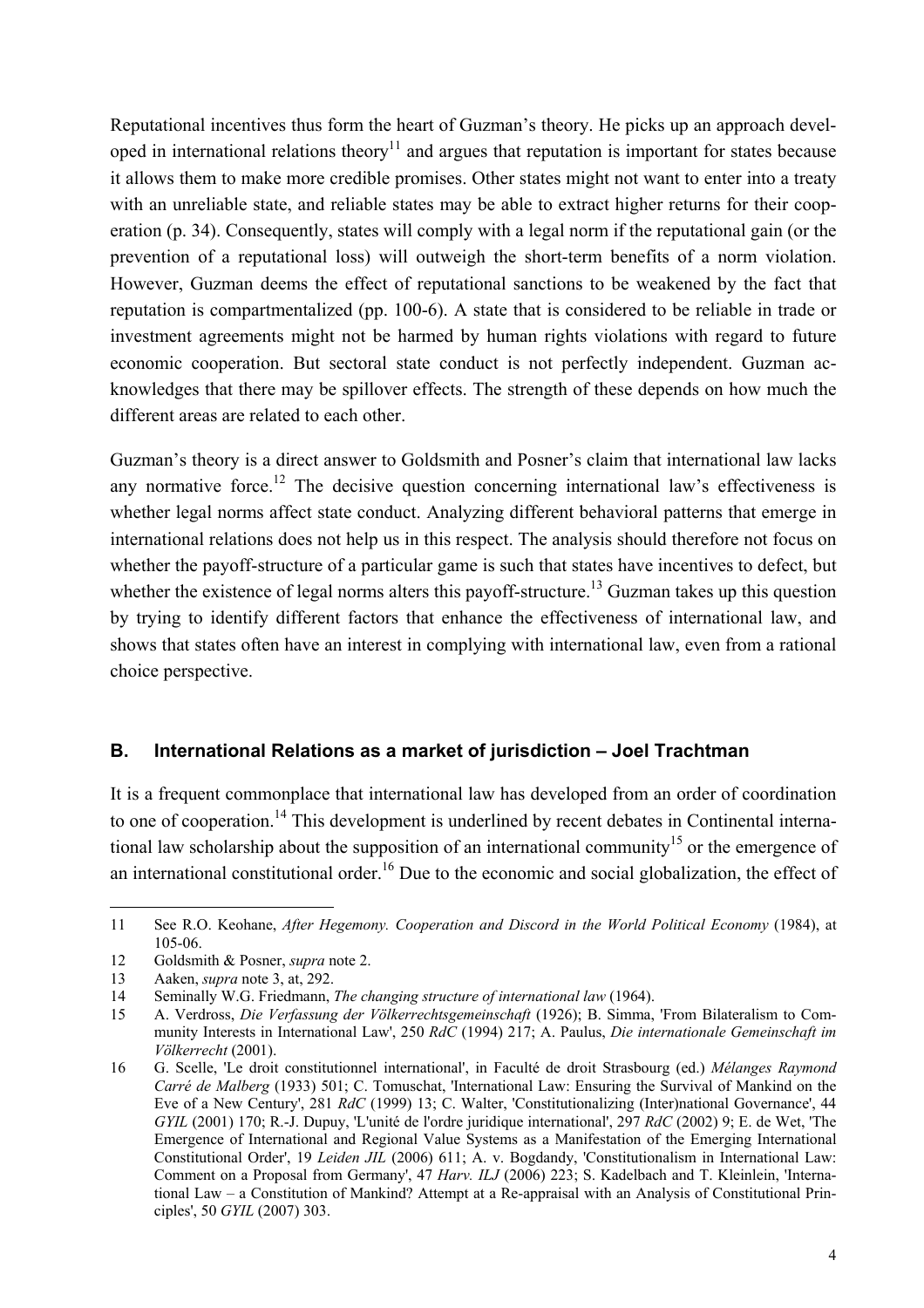the conduct of states is often not limited to their own territory. Rather, states increasingly create external effects with their action so that there is a need for cooperation in order to find ways to internalize these externalities.

This is the starting point of Joel Trachtman's analysis of the *Economic Structure of International Law*. Trachtman perceives international relations to be a market for authority and international law to be its institutional framework (p. 10). He draws an analogy to the market of property rights. It is the central goal of property rights to internalize externalities by giving the holder of the property right incentives to care for its value. Jurisdictional rules are supposed to have the same effect in international relations: they shape governmental incentives in order to internalize externalities (p. 29). With this approach, Trachtman tries to break up the distinction between private and public international law that has long been popular among Continental scholars.<sup>17</sup> He assumes that state preferences are expressed through national legislation (p. 36). Therefore, the distinction between facultative and mandatory rules is much more important than the one between public and private law. A facultative rule expresses weak preferences as private entities are allowed to contract out of the rule at a certain cost. Correspondingly, a mandatory rule is an indication of strong preferences as states do not tolerate any deviations.

How does the market of authority work? According to the Lotus principle,  $^{18}$  jurisdiction is generally associated with territory as property was formerly linked with possession (p. 32). However, as there is growing regulatory competition between states, such an approach leads to an increase of externalities. Decisions of antitrust agencies or environmental policies frequently do not only affect the issuing states, but also related jurisdictions. There is thus a need for a different allocation of authority. The starting point of the analysis is the Coase theorem:<sup>19</sup> In a world with no transaction costs, the allocation of property rights does not have any effect on social welfare because the party valuing a certain right most will acquire it anyway or will at least strike a deal with the incumbent of the right.<sup>20</sup> The conclusion is, however, that allocation matters if there are transaction costs. In such a case two efficient solutions are possible: The allocation either anticipates the transactions, thus conceding the right to the party valuing it most, or it is performed in order to facilitate later transactions, depending on the costs for anticipating the transactions and the actual transaction costs (p. 33).

For international law, Trachtman proposes four different strategies (pp. 39-40). If the costs for anticipating later transactions are low, then jurisdiction should be allocated in order to minimize later transaction costs. If the costs of an anticipation of the allocation are high, but formal transaction costs low, then it is the best strategy to create clear and complete property rights, which

<sup>17</sup> This distinction becomes increasingly meaningless anyway, with the emergence of international regulatory institutions addressing states and private entities at the same time and thus blurring the traditional public- /private-divide. On this development, see B. Kingsbury, N. Krisch and R. Stewart, 'The Emergence of Global Administrative Law', 68 *Law & Contemp. Probs.* (2005) 15.

<sup>18</sup> *S.S. Lotus*, P.C.I.J. (ser. A) No. 10 (7 Sept. 1927).

<sup>19</sup> R.H. Coase, 'The Problem of Social Cost', 3 *J. L. & Econ.* (1960) 1.

<sup>20</sup> There are, of course, distributional issues because the parties themselves do care about the allocation of property rights.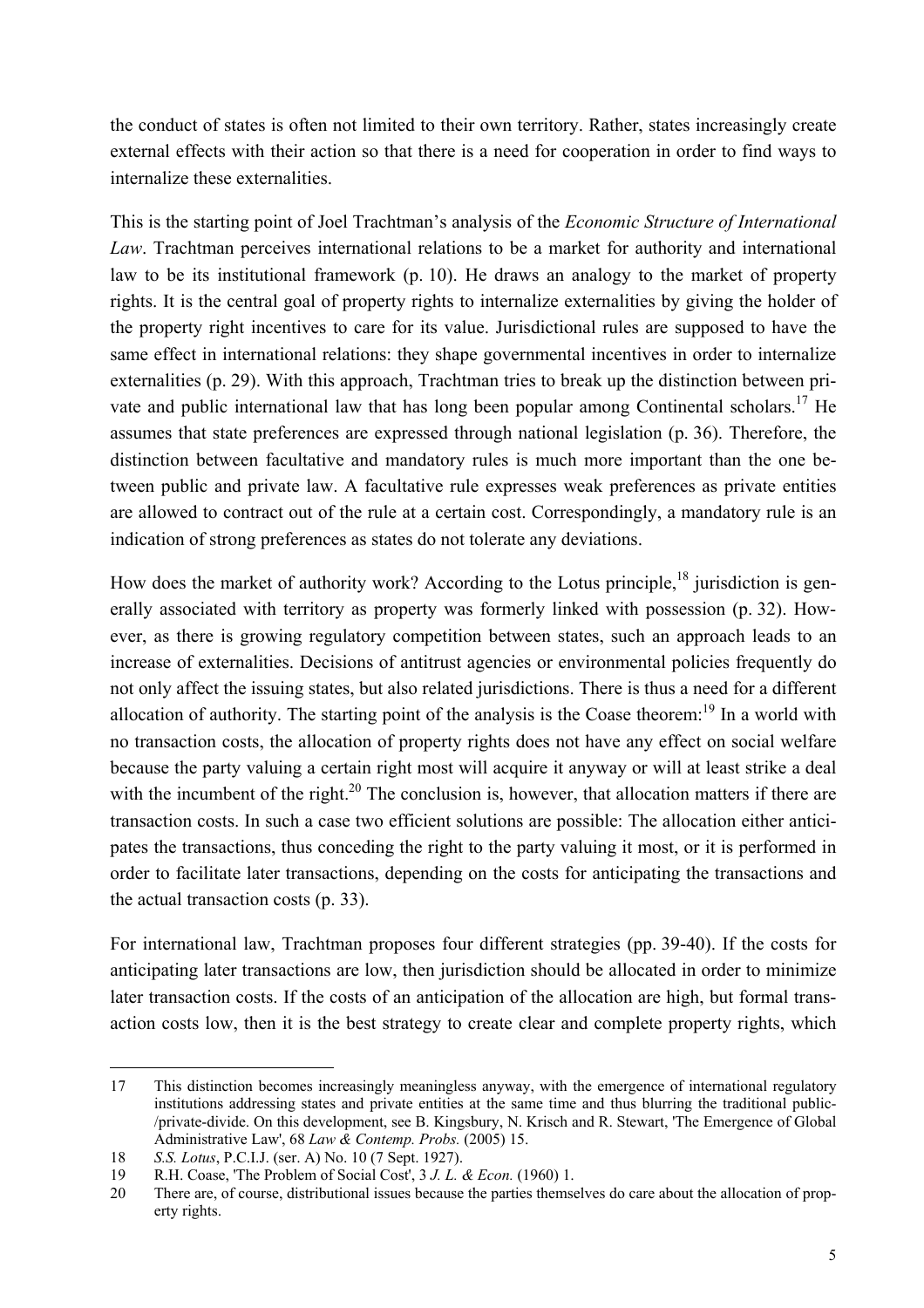can be traded later on. If the allocation cannot be anticipated and formal transaction costs are high, then it is most efficient to issue vague or muddy property rights, which can later be concretized either by informal negotiations or by a third party through litigation. An alternative strategy is the establishment of a formal institutional mechanism entrusted to deal with the reallocation of rights. The institutional solution has the advantage that it can override holdouts by states that are favored disproportionately by the *status quo*. However, the question whether the creation of formal institutions in order to internalize externalities is efficient should be subject to a comparative institutional analysis (pp. 51-52).

# **2. Customary International Law**

Although customary law is one of the principal sources of international law, its theory is far from being uncontested. Nearly every issue surrounding the identification of customary norms is subject to controversy. Certainly, there is almost a consensus that custom consists of state practice and *opinio iuris*, i.e., a sense of obligation to follow that particular practice.<sup>21</sup> However, there is uncertainty on what duration, frequency and consistency of state practice is necessary in order to create a customary norm.<sup>22</sup> Furthermore, there are no criteria for selecting and evaluating precedents of state practice so that arguments based on custom always suffer from a considerable degree of arbitrariness.<sup>23</sup>

The rational choice literature has recently attended to the problem of customary international law.<sup>24</sup> The principal situation discussed among rational choice scholars is the prisoner's dilemma. In the prisoner's dilemma, the socially optimal situation would be reached if both parties cooperated. However, every party has an individual incentive to defect, so that rational choice predicts that both parties will defect in a one-shot prisoner's dilemma. The prisoner's dilemma is so well-suited to analyzing the effectiveness of customary norms because we can model the legal norm as representing the socially optimal solution while every single state has short-term incentives to defect from the legal norm.<sup>25</sup> If the legal norm can prevent states from defection in such a situation, then it can be considered to be effective.

What factors induce state compliance with customary legal norms in prisoner's dilemma situations? Trachtman identifies two principal factors in which the reality of international relations

j 21 Even this definition is not uncontested, as there are authors who try to get rid of the state practice requirement. See B. Cheng, 'On the Nature and Sources of International Law', in *International Law. Teaching and Practice* (1982) 203, at 222-29; F.R. Tesón, 'Two Mistakes about Democracy', 92 *ASIL Proceedings* (1998) 126, at 127.

<sup>22</sup> A. D'Amato, *The Concept of Custom in International Law* (1971), at 58.

<sup>23</sup> H. Hestermeyer, 'Access to Medication as a Human Right', 8 *Max Planck UNYB* (2004) 101, at 158.

<sup>24</sup> See J.L. Goldsmith and E.A. Posner, 'A Theory of Customary International Law', 66 *University of Chicago LR* (1999) 1113; M.A. Chinen, 'Game Theory and Customary International Law: A Response to Professors Goldsmith and Posner', 23 *Michigan JIL* (2001) 143; P.-H. Verdier, 'Cooperative States: International Relations, State Responsibility and the Problem of Custom', 42 *Virginia JIL* (2002) 839; E.T. Swaine, 'Rational Custom', 52 *Duke LJ* (2002) 559; A.T. Guzman, 'Saving Customary International Law', 27 *Michigan JIL* (2005) 115; G. Norman and J.P. Trachtman, 'The Customary International Law Game', 99 *AJIL* (2005) 541.

<sup>25</sup> Trachtman, *supra* note 5, at 81.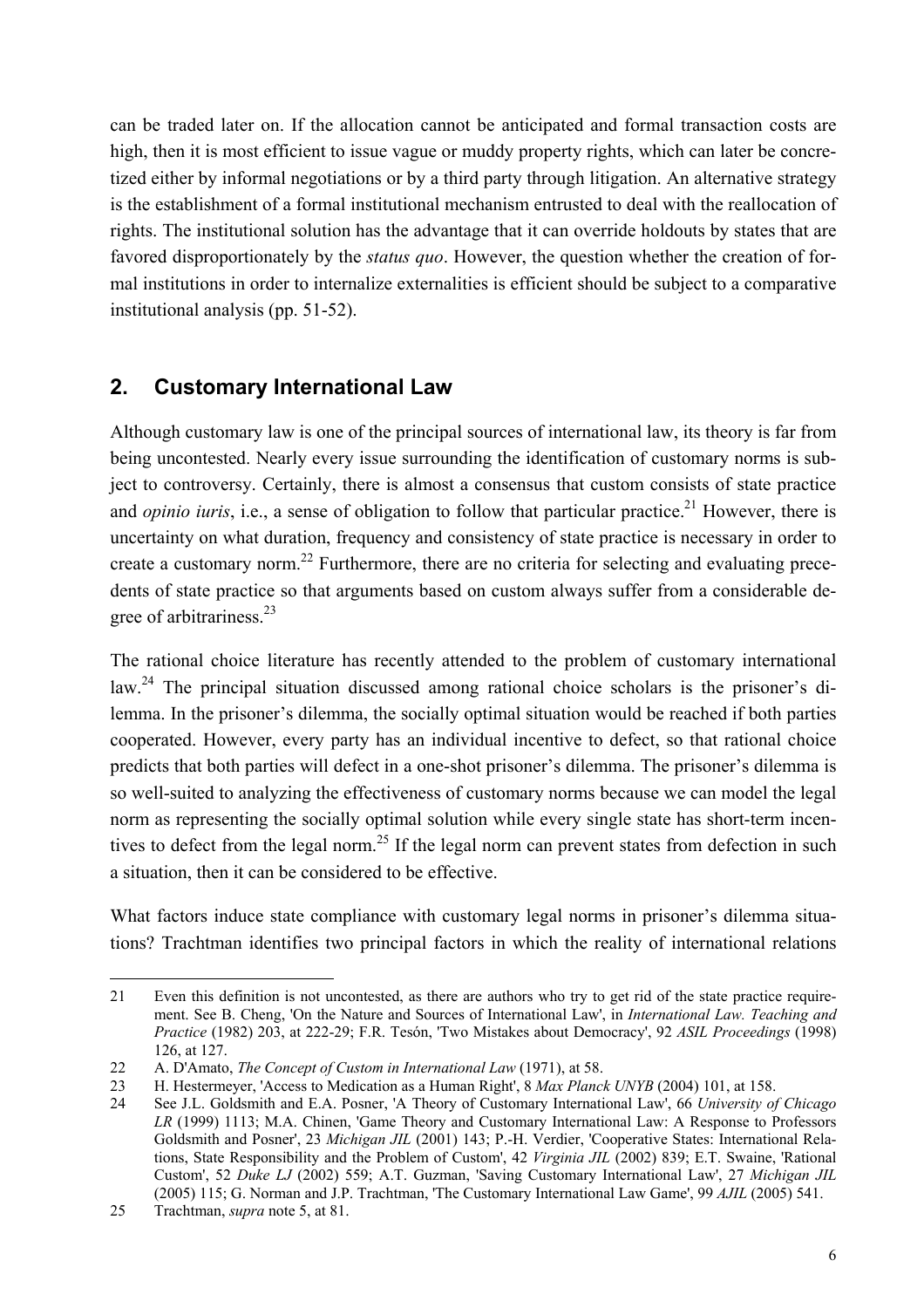deviates from the assumptions of the classical prisoner's dilemma (p. 83-84): on the one hand, states play the game repeatedly. If one state defects, the other may react on this defection with non-cooperation in the future. On the other hand, states do not play an isolated game. There is an interconnection with many other areas. Thus, if a state does not comply with a specific customary norm, this may have an effect also on its cooperation with states in other subject areas. These two factors may often lead to compliance with legal norms in prisoner's dilemma situations, even though the individual states have short-term incentives to defect. Trachtman's concept of compliance with customary law is thus very close to Guzman's theory of norm compliance. The function of reciprocity and retaliation in Guzman's approach is represented by the design of the models as repeated games. Moreover, reputation is the medium for giving effect to cross-sectoral effects of norm-compliance.

Both authors draw certain consequences for the doctrine of customary international law from their observation of how custom works. Guzman adopts a functional definition of customary law: customary rules are those norms that affect state payoffs because they are considered to be law (p. 190). What is important for an international actor in selecting his strategy of behavior is thus not whether he thinks that a certain norm exists. It is rather whether he thinks that the actors he is interacting with believe that there is a certain legal norm. *Opinio iuris* does thus not refer to the state that performs a certain conduct, but to the evaluation of this conduct by the international community (p. 195). State practice, on the other hand, is not a constitutive element of custom, but only an indication for the existence of an *opinio iuris* (p. 201).

As Guzman admits himself, this approach runs into problems when it comes to the identification of customary norms. States may vary in their evaluation of other states' opinions on certain norms. They will probably have different estimations regarding whether the violation of a certain norm imposes a significant cost on them or not. Asymmetrical compliance is certainly a problem for the cohesion of a legal system. However, Guzman's approach would not only lead to an asymmetrical compliance, but to a 'relative normativity'<sup>26</sup>, which would violate the basic assumption of every modern legal system that the legal subjects are equal.<sup>27</sup> Guzman tries to evade this identification problem by recurring to secondary sources of identification like decisions of international courts and tribunals. However, how do you plead before such a tribunal if there are no precedents? The problem of the functional approach lies in its identification of normativity with effectiveness. Both concepts are distinct, though.<sup>28</sup> While functional norm concepts may thus have a great value for heuristic analysis of a legal system, we probably need formal criteria of norm identification if we want to make doctrinal propositions about the law.

Trachtman avoids these difficulties by sticking to the traditional definition of customary international law. He interprets *opinio iuris* not to be a factual belief of obligation, but rather to be a

 $\overline{a}$ 

<sup>26</sup> The term is borrowed from P. Weil, 'Towards Relative Normativity in International Law?', 77 *AJIL* (1983) 413.

<sup>27</sup> Comp. U.N. Charter art. 2, para. 1 (establishing the principle of sovereign equality).

<sup>28</sup> N. Petersen, 'Rational Choice or Deliberation? – Customary International Law between Coordination and Constitutionalization', 165 *JITE* (2009) 71, at 76-77.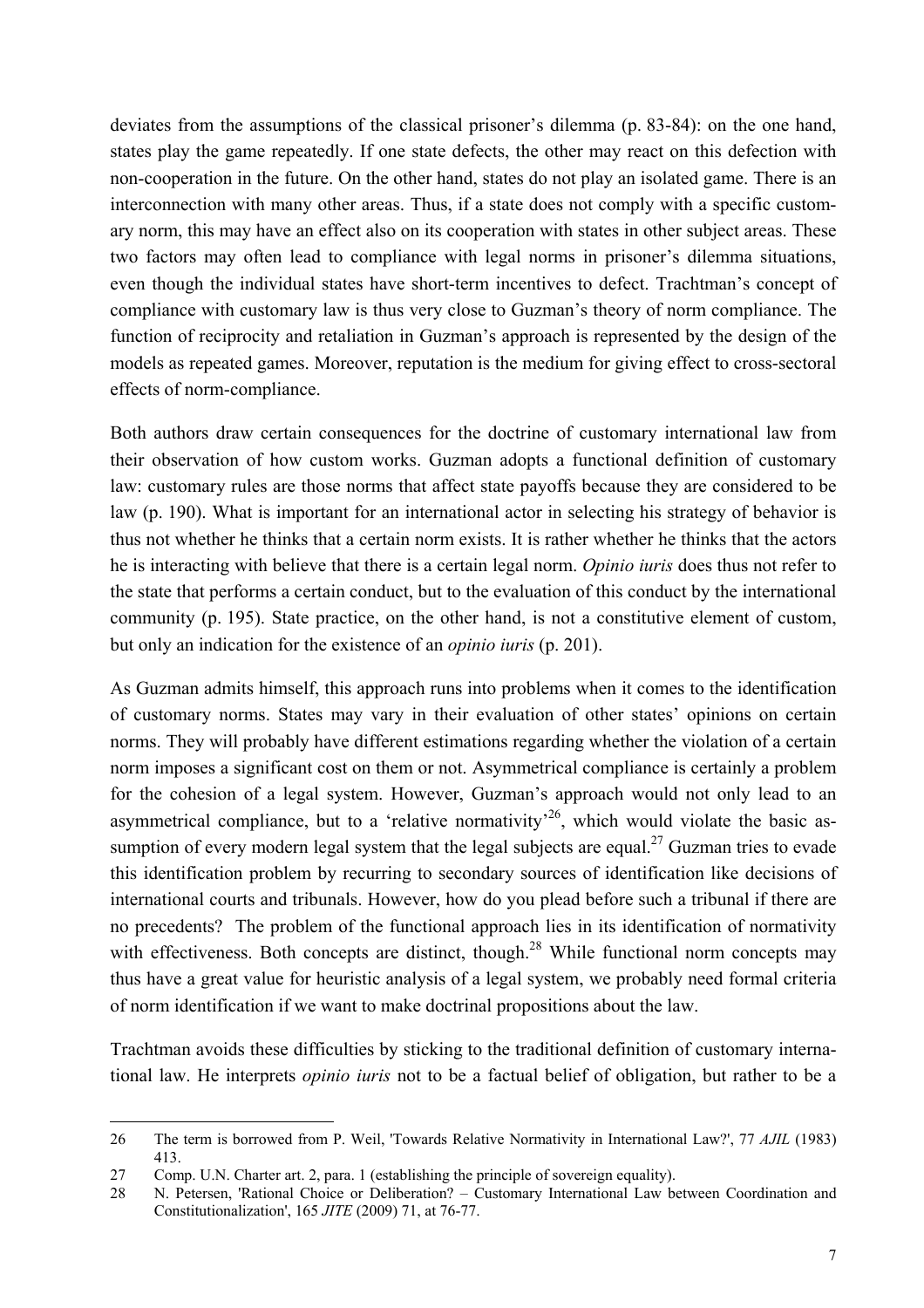normative view that a specific rule should be law (p. 112). A customary rule is thus created if certain states want to promote a certain rule and act correspondingly.<sup>29</sup> This rule is confirmed as a customary norm if there are a sufficient number of other states that adopt this specific conduct. However, the value of Trachtman's analysis is mainly limited to traditional forms of international law, which is based on the observation of behavioral patterns. In the last decades, international law scholarship has increasingly applied more interpretative methods of identifying customary norms, though.<sup>30</sup> In particular in the field of human rights, expressions of a supposed *opinio iuris* play a much bigger role than actual state practice. As lawyers have a great margin of appreciation in evaluating this *opinio iuris*, they do not only interpret, but also shape international law through adjudication and scholarship.<sup>31</sup> Constructivist studies on the effect of human rights norms argue that the human rights discourse imposes a burden of justification onto states violating human rights norms and thus influenced state behavior.<sup>32</sup> The concentration on behavioral patterns of states therefore neglects this active role of lawyers in the formation of international law.

# **3. Treaties and International Organizations**

### **A. Treaties on Matters of Substance**

The second principal source of international law, treaties, is less debated than the concept of custom.<sup>33</sup> Rational choice approaches are thus to a lesser extent concerned with the effects of treaties, but rather concentrate on their formation. Guzman analyzes why states choose particular forms of cooperation. While deciding about the institutional strength of an agreement, states have to balance the credibility of the commitment against its costs. Soft law agreements have low costs (because they are easy to violate), while the establishment of monitoring and sanctioning systems increases the costs of the commitment, but also its credibility (pp. 134-35).

If states therefore have a strong interest that other states cooperate, they will establish a strong treaty mechanism. If their own flexibility is more important than their partners' compliance, instead, a soft law agreement or a treaty without institutional teeth is more likely to be agreed upon. An example might be the field of human rights. Here, states only have little benefit of the

<sup>29</sup> M. Byers, *Custom, Power and the Power of Rules* (1999), at 150-51.

<sup>30</sup> See B. Simma and P. Alston, 'The Sources of Human Rights Law: Custom, Jus Cogens, and General Principles', 12 *Australian YIL* (1992) 82, at 88-97; N. Petersen 'Customary Law without Custom? – Rules, Principles, and the Role of State Practice in International Norm Creation', 23 *American University ILR* (2008) 275, at 278-86.

<sup>31</sup> See J.H.H. Weiler, 'The Rule of Lawyers and the Ethos of Diplomats: Reflections on the Internal and External Legitimacy of WTO Dispute Settlement', 35 *JWT* (2001) 191; E. Benvenisti, 'Customary international law as a judicial tool for promoting efficiency', in E. Benvenisti and M. Hirsch (eds.) *The Impact of International Law on International Cooperation* (2004) 85.

<sup>32</sup> T. Risse, 'International Norms and Domestic Change: Arguing and Communicative Behavior in the Human Rights Area', 27 *Politics & Society* (1999) 529.

<sup>33</sup> But see J. Klabbers, *The Concept of Treaty in International Law* (1996). There are also many unresolved issues in the context of treaty interpretation. See S. Sur, *L'interprétation en droit international public* (1974); R.K. Gardiner, *Treaty Interpretation* (2008).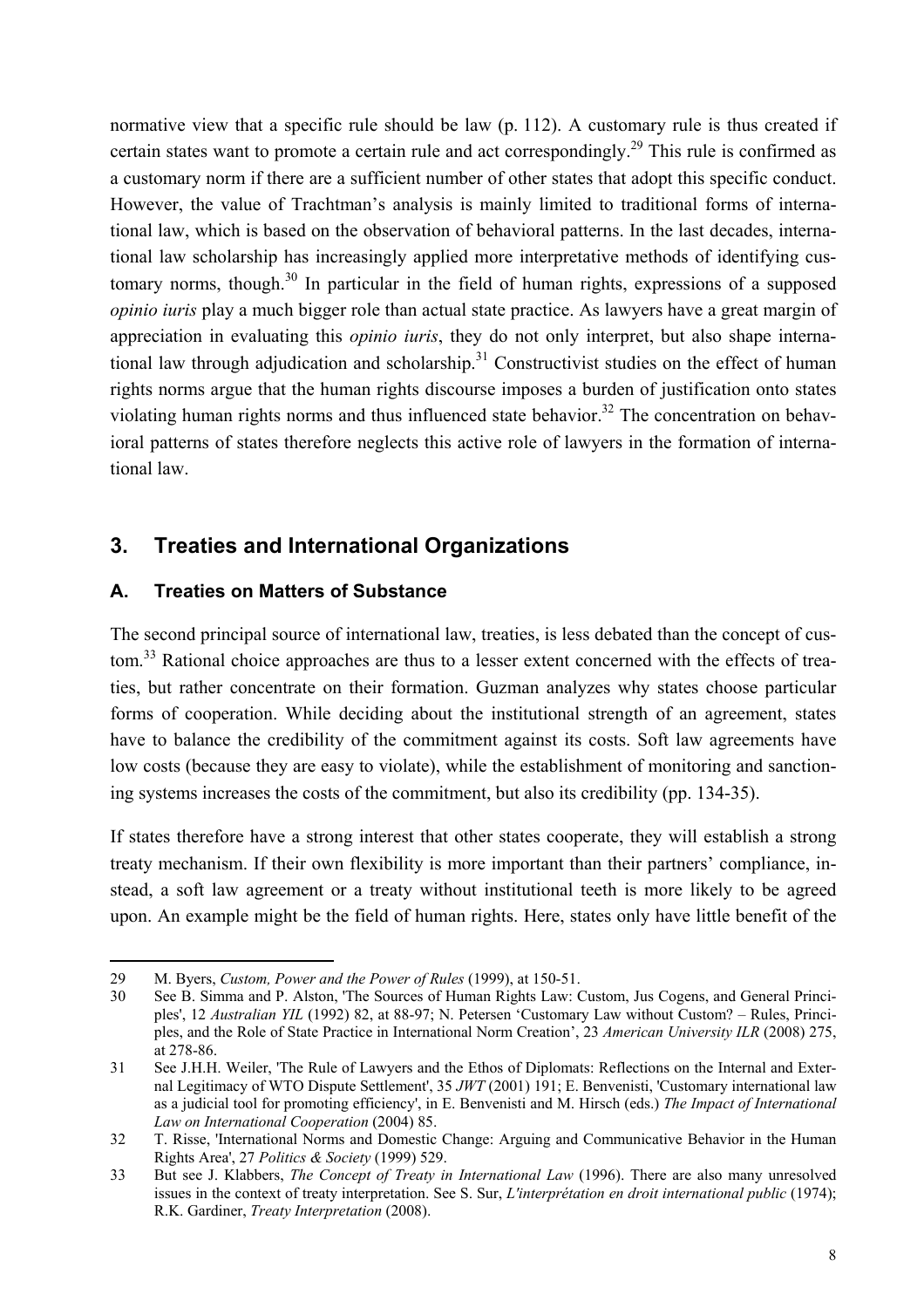compliance of other states. What is more important to them is to send a moral signal that they themselves are willing to respect human rights. In such a case, they may value flexibility to breach their legal obligations if other interests prevail, so that they will choose a softer treaty mechanism. The same considerations guide the decisions on whether to include exit or escape clauses in a treaty or whether to allow for reservations. All these institutions are mechanisms increasing the flexibility and thus lowering the costs for entering into the treaty, but they are also reducing the expected return (p. 152). A consequence of Guzman's approach is that he does not make a binary distinction between hard law and soft law. The difference rather lies in the signal regarding the strength of the commitment. And this signal does not represent a qualitative distinction, but is rather situated on a gradual scale (p. 144).

Concerning the substance of treaties, there should be a general tendency to have treaties with a small scope because the less complex a treaty, the lower are the transaction costs (p. 162). Yet, some international agreements do not fit into that scheme. Guzman offers three explanations for complex treaty mechanisms. First, some treaties need a broader scope in order to be effective because several issues are interrelated and it would thus diminish the effectiveness of a certain regime to treat them separately. Second, broadening the range of an agreement provides the opportunity to compensate over different issue areas if states have contrary interests. Finally, broad scopes allow capturing economies of scope in using existing infrastructures. It is, e.g., rational to conclude trade agreements under the umbrella of the WTO in order to use the institutions of the latter for administration and dispute settlement.

Trachtman conceptualizes the conclusion of treaties as a two stage-game. First, it has to be asked why states enter into an agreement, and second, why they comply with a treaty they have entered into. The answer for the first question seems to be relatively simple: States agree upon a treaty if they benefit from cooperative behavior, but if their benefit is dependent on the cooperation of other parties. The underlying incentive structures may vary in this respect: Trachtman considers global public goods<sup>34</sup> as well as the chicken and the stag hunt game. In all cases, states enter into a treaty in order to be able to expect a certain behavior from the other parties. Once states have entered into an agreement, there are several factors that induce compliance: Among these are countermeasures, claims for restitution, decentralized punishment and reputation (pp. 139-40).

After the explanation of the functioning of treaties, Trachtman deals with some normative consequences of economic analysis. With regard to treaty interpretation, he counters opinions raised in the law and economics literature that economic efficiency should be the main standard of interpretation.35 As all parties to a treaty know their own preferences best, it should be them who determine the standards of interpretation (pp. 146-47). These should thus follow from the mandate implied in the treaty (p. 148). However, such a mandate will often be difficult to determine, and it might differ with respect to the adjudicating bodies. One might thus be inclined to resort to

<sup>34</sup> There is a small mistake in all columns, except the first, of table 4.1 (p. 133), which overstates the gains from non-cooperative behavior. As the gain for cooperation is two, and the costs are three, the difference between compliance and non-compliance should be one, not three.

<sup>35</sup> R.A. Posner, *Economic Analysis of Law* (1998), at 105.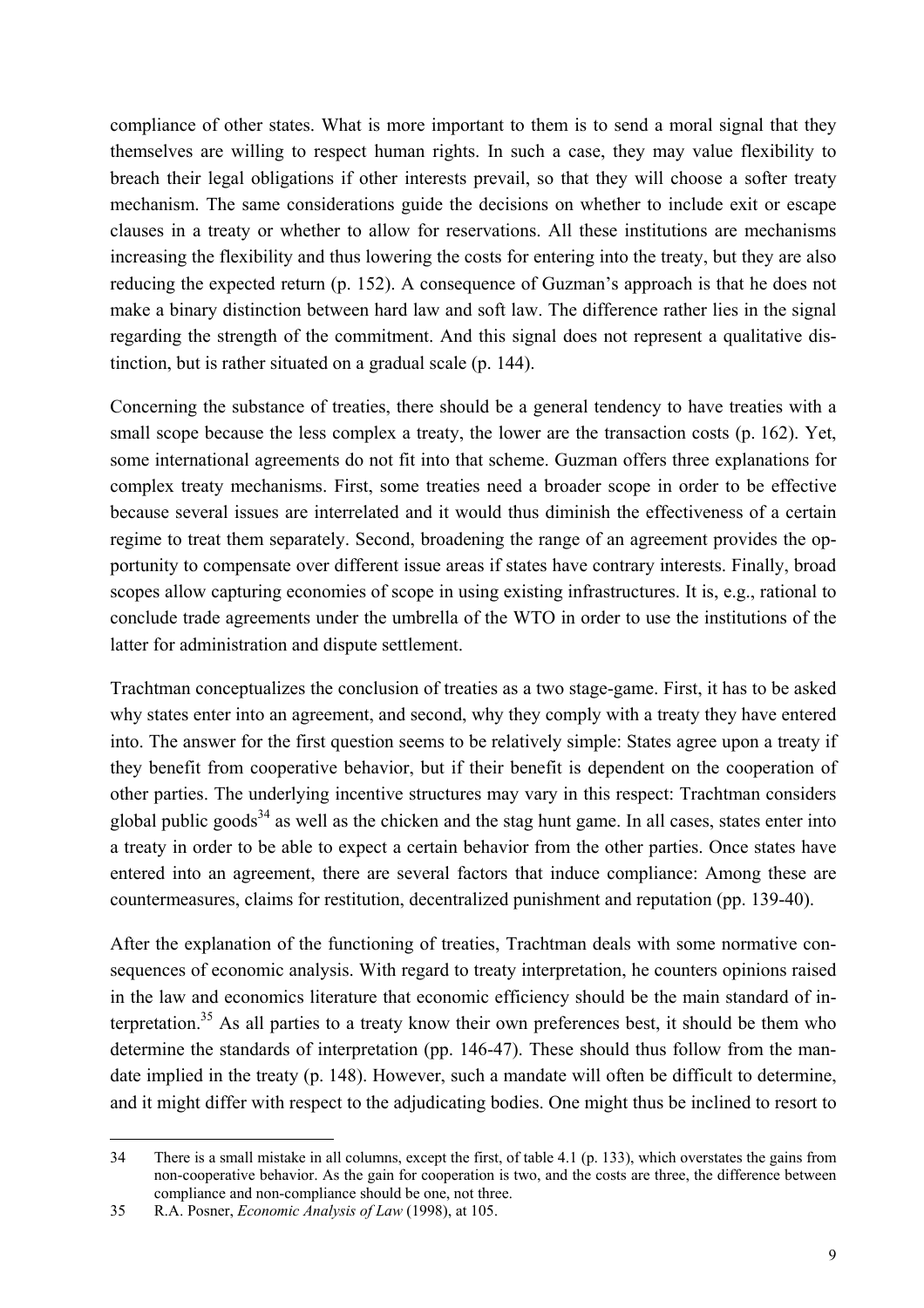the text of the treaty, as the text may be the best expression of the preferences of the parties.<sup>36</sup> But texts are subject to varying interpretations, and sometimes parties may have consciously included lacunae in lack of an agreement. Finally, there might be a principal-agent-problem, i.e., that governments have different interests than their population. This justifies the dynamic interpretative approach of many human rights courts that protect the interest of the citizens against the reluctance of governments to profuse restraints of their sovereign power.<sup>37</sup>

### **B. Institutional Treaties**

Treaties are not only a codification of substantive issues. Increasingly, they set up institutions, or have, at least, some institutional provisions for the implementation of substantive issues. It is one major shortcoming of Guzman's book that it does not contain a part on international institutions.38 Trachtman, in contrast, dedicates two chapters to international organizations and international adjudication. The traditional assumption in the International Relations literature is that international institutions are formed because external effects induce market failure.<sup>39</sup> Trachtman argues that this explanation was too simplistic, as Coase had shown that external effects do not influence the overall efficiency.40 Because externalities will always be internalized through negotiations if there are no transaction costs, the true justification of International Organizations is not the existence of external effects, but of transaction costs  $(p. 157)$ .<sup>41</sup>

However, the occurrence of significant transaction costs does not call for a regulatory intervention *per se*. As regulation equally causes transaction costs, neither the market nor governmental regulation have an advantage per default. Rather, it is necessary to perform a comparative institutional analysis considering the gains and the losses from the transaction as well as the transaction costs in order to find the optimal solution (p. 159). Normatively, Trachtman consequently advocates empirical analyses, which are based either on cross-jurisdictional or on historical comparisons (pp. 180-81).

Positively, states will opt for the establishment of an international organization if the complexity and the involved uncertainty of the subject matter make it difficult to write a complete treaty. The establishment of majoritarian institutions is supposed to react to changes in the environment that cannot be predicted at the time when the treaty is concluded (p. 170). States have incentives to enter into such an agreement if they think that they can benefit collectively from cooperation, but if they are uncertain what share of the gain they will capture (p. 184). Trachtman points out that the inability to write complete treaties is much more frequent in international law than in the

<sup>36</sup> See *Medellín v. Texas*, 128 S. Ct. 1346, at 1361-63 (2008).

<sup>37</sup> Cf. G. Letsas, *A Theory of Interpretation of the European Convention on Human Rights* (2007), at 79.

<sup>38</sup> Accord M. Goldmann, 'A Quantum of Solace: Guzman on the Classical Mechanics of International Law', 1 *Göttingen JIL* (2009) 219, at 226.

<sup>39</sup> R.O. Keohane, 'The Demand for International Regimes', 36 *IO* (1982) 325, at 335.

<sup>40</sup> See *supra* note 19.

<sup>41</sup> In this aspect, Trachtman relies on Coase' theory of the firm. See R.H. Coase, 'The Nature of the Firm', 4 *Economica* (1937) 386.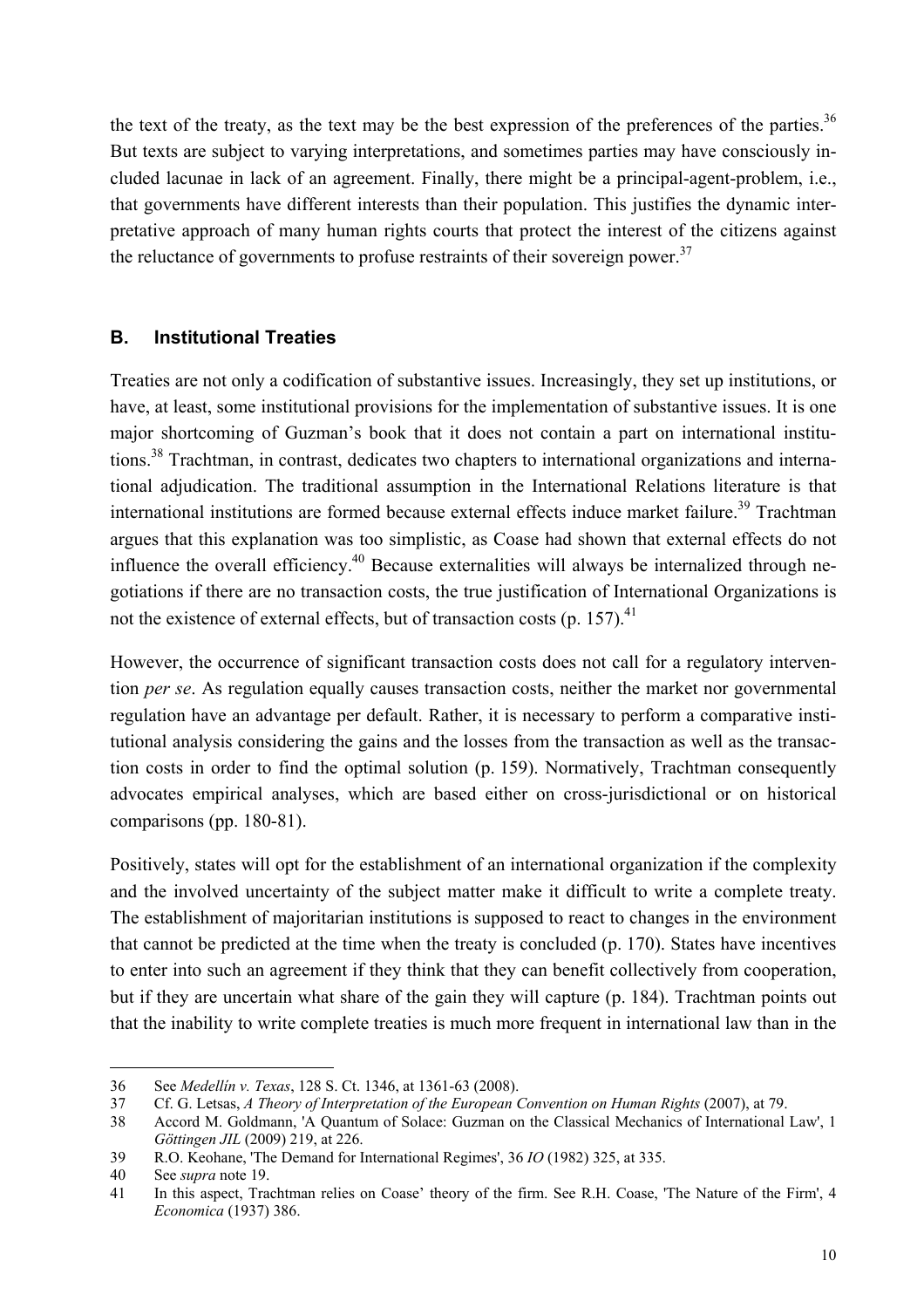domestic context. International treaties do not have the institutional structure in order to support and complete contracts that are common in domestic systems (pp. 171-74). Therefore, international organizations are sometimes also set up in order to create such a supporting structure, as can, e.g., be observed in the case of the WTO.

In the final chapter of his book, Trachtman analyzes the role of adjudication in international law. He distinguishes two types of legal norms – rules and standards. While rules are specific and concrete, standards are vague and leave a considerable margin of discretion to judicial decisions. When the drafters of a treaty have to decide on whether to employ rules or standards, they face a trade off: rules provide more predictability, but less flexibility. As it will be difficult for the parties to foresee and resolve in advance all possible conflicts, they often need to use standards in order to avoid excessive drafting and negotiation costs. One important field that is subject to standards is the area of regime conflict. There are no clear rules on how to balance trade issues with environmental or human rights matters. The principal norm for the resolution of these conflicts, Art. XX GATT, leaves a considerable margin of appreciation to adjudicators.<sup>42</sup>

But what are the standards for resolving these conflicts? Trachtman first examines the proposition to leave the question to national legislators (*laisser régler*). However, he rejects this approach as an erosion of the international legal system (p. 224). It would allow states to externalize the cost of their conduct to other jurisdictions. Furthermore, the concerns regarding the legitimacy of judicial decision-making are less serious than often assumed. While legislation creates abstract norms, courts can make a context-specific analysis (p. 234). As it is not possible to establish an abstract hierarchy of values between competing goals of the international order,  $43$ such conflicts have to be resolved on a case-by-case basis.<sup>44</sup> For such a decision, however, courts are the best institutions. Regarding their standards of decision, Trachtman compares comparative cost-benefit-analysis with proportionality, the balancing test and necessity as standards for the resolution of normative conflicts. He points out that each of these methods has deficits: they all have to make assumptions about reality that may be more or less correct; they have to make decisions of distribution that rely on the applied normative standard; finally, they have to compare goods that are not commensurate so that the comparison always includes a political judgment. Consequently, these judicial decision-making procedures have to be complemented with market coordination and political processes (p. 247).

 $\overline{a}$ 42 The normative literature on this issue is abundant. See, e.g., D. Palmeter and P.C. Mavroidis, 'The WTO Legal System: Sources of Law', 92 *AJIL* (1998) 398; J.P. Trachtman, 'The Domain of WTO Dispute Resolution', 40 *Harv. ILJ* (1999) 333; G. Marceau, 'WTO Dispute Settlement and Human Rights', 13 *EJIL* (2002) 753; J. Neumann, *Die Koordination des WTO-Rechts mit anderen völkerrechtlichen Ordnungen* (2002); J. Pauwelyn, *Conflict of Norms in Public International Law. How WTO Law Relates to other Rules of International Law* (2003).

<sup>43</sup> M. Kumm, 'Liberale Gerechtigkeitstheorien und die Struktur der Grundrechte', in R. Alexy (ed.) *Juristische Grundlagenforschung* (2005) 218, at 220.

<sup>44</sup> See Kadelbach and Kleinlein, *supra* note 16, at 337-338; Petersen, *supra* note 30, at 287-88.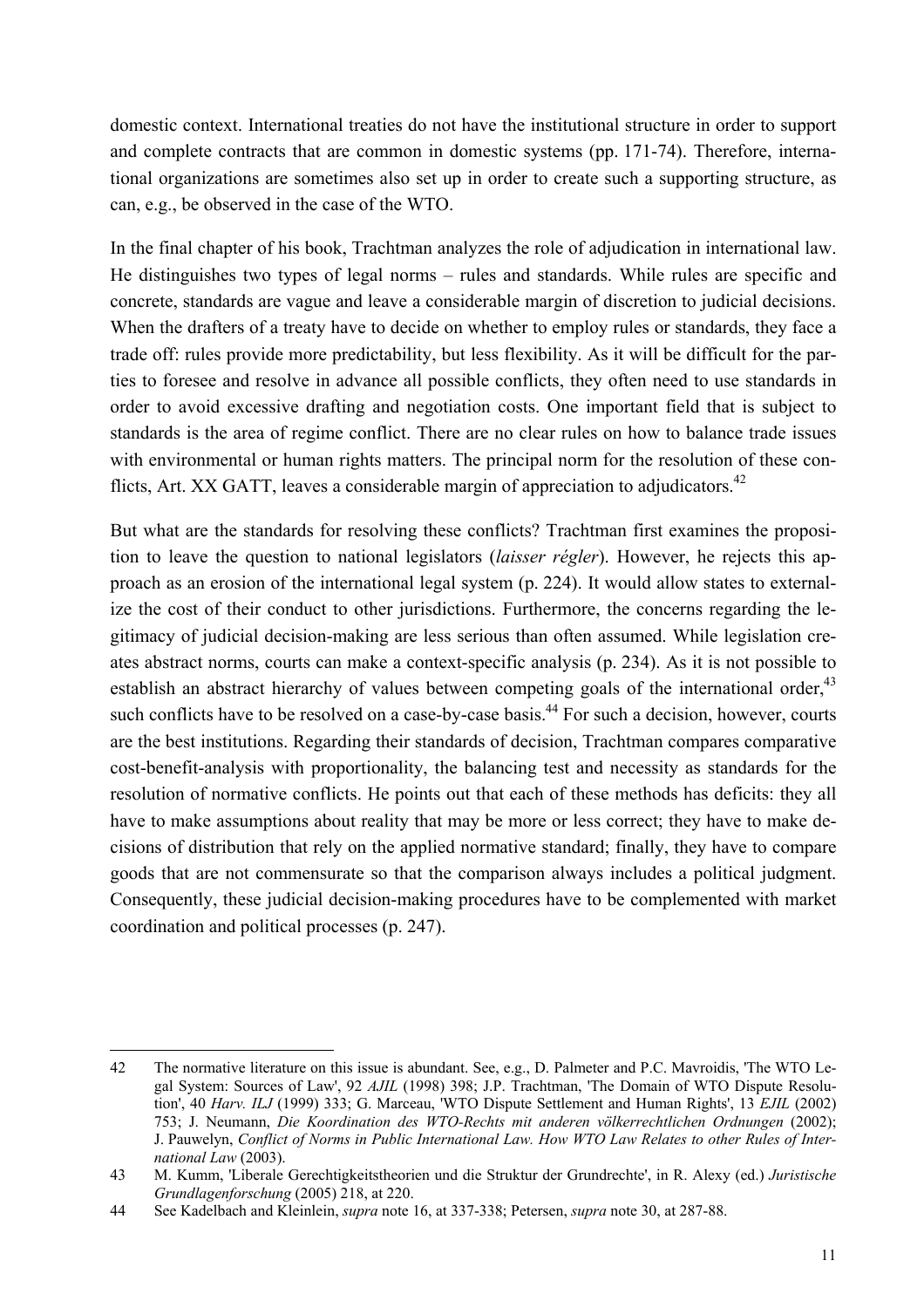# **4. Rational Choice and International Law**

Both authors show us the potential that a social science approach has for the study of international law. However, it would be misleading to perceive rational choice as a holistic explanation of the functioning of law in international relations. Rationalist approaches have one significant blind spot, the formation of preferences (A.). This blind spot does not diminish the explanative power of rational choice theories for the questions they are focused on. We might, however, run into problems if we try to draw normative conclusions from the positive models (B.).

## **A. Preferences as the Blind Spot of Rational Choice**

Rational choice approaches may be challenged for two reasons – an ontological and a methodological one.<sup>45</sup> The ontological critique challenges a certain set of empirical assumptions about social life and social interactions that rational choice scholars are supposed to make. The most prominent of these assumptions is that every social phenomenon is reducible to interacting individuals. The methodological critique, in contrast, focuses on the shortcomings of the analytical toolbox of economic theory. It does not claim that the formal analytical methods of economics are flawed *per se*. But, such as scissors may be useful tools except when it comes to agglutinating two pieces of paper, economic models may be inappropriate to answer certain questions of social life in the international arena.

Regardless of which of these two perspectives you take, economic theory has one significant blind spot – preferences. Economic models are based upon the assumption that actors have certain preferences, which are supposed to be constant, transitive and exogenously given. There are, however, no suggestions how preferences come about. Constructivist scholars claim that preferences are shaped by the identity of an individual. They depend on the ideals to which a person tries to live up to, and these ideals are influenced by history, culture, religion, language, and the relation to peers.<sup>46</sup> If you accept this ontological claim, then law does not only have one, but two ways of influencing individual behavior. In accordance with rational choice assumptions, it does so by imposing additional costs on certain strategic options. But it can also alter the actors' preferences by shaping their ideals – which would be inconsistent with the ontological assumptions of rationalism.

The ontological question is basically an empirical one that cannot be answered by purely analytical tools. There is some evidence in the research of social psychology that preferences of individuals are, indeed, very much influenced by their social environment.<sup>47</sup> It is, however, a valid question to what extent this research can be transferred to the field of international relations. There is some research in human rights law, which suggests that the formation of preferences

 $\overline{a}$ 

<sup>45</sup> J. Fearon and A. Wendt, 'Rationalism v. Constructivism: A Skeptical View', in W. Carlsnaes, T. Risse and B.A. Simmons (eds.) *Handbook of International Relations* (2002) 52, at 52-53.

<sup>46</sup> J.L. Hochschild, 'How Ideas Affect Actions', in R.E. Goodin and C. Tilly (eds.) *The Oxford Handbook of Contextual Political Analysis* (2006) 284, at 290.

<sup>47</sup> See P. Slovic, 'The Construction of Preference', 50 *American Psychologist* (1995) 364.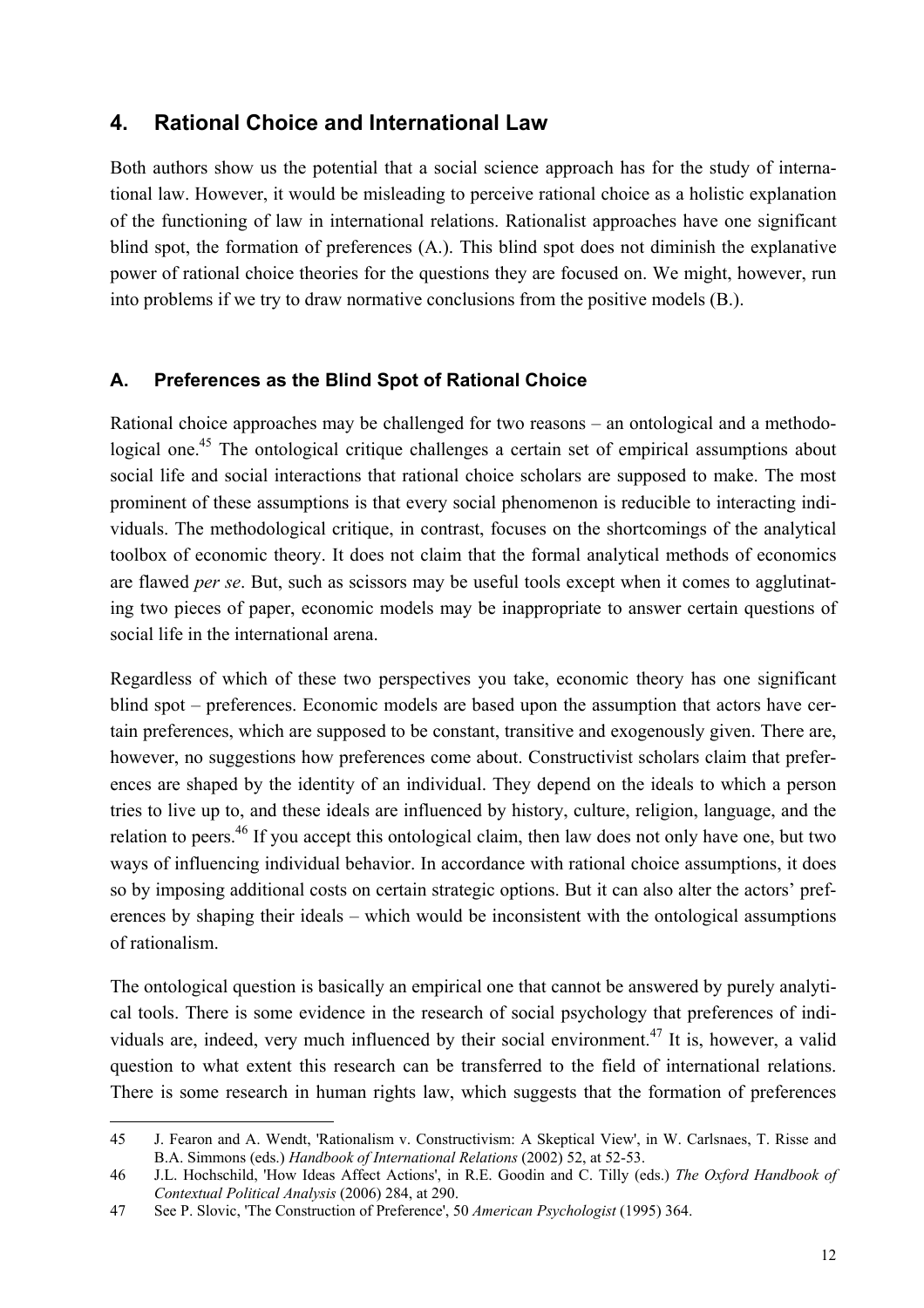may be influenced by legal norms. Thomas Risse has shown in several case studies how the process of arguing about human rights, of asking for a justification for human rights violations can induce a certain increase of compliance with human rights norms.<sup>48</sup> But the influence of culture and ideals is not limited to the field of human rights. With regard to the World Trade Organization, Joseph Weiler has pointed out how the juridification of the WTO dispute settlement has changed the culture within the dispute settlement system and thus leads to a new paradigm in world trade law <sup>49</sup>

The judgment on this ontological question is still pending. But even if you do not buy the ontological assumptions of rationalism, its analytical toolbox can still be very powerful. Economics is then rather to be understood as a formal instrument of analysis.<sup>50</sup> Such a formal rational choice analysis is flexible enough to account, to a certain extent, for preferential changes.<sup>51</sup> It cannot explain how preferences are formed and why they change. But once the preferences and their alterations can be assumed, it can explain what action states will choose.<sup>52</sup> Consequently, Andrew Guzman acknowledges that rational choice is not the only possible perspective on international law (pp. 18-22). There are other theories that have a certain explanatory value. Rational choice is, in his opinion, superior, though, because it has a predictive power that other theories do not have (p. 21). However, this predictive power is still to be proven in the context of international law. Some doubts may be raised in this respect. If we do not know the actors' preferences, we do not know his pay-off structure and can thus not tell which game states are playing.<sup>53</sup> The prediction of the economic model thus depends on the prediction of preferences. This may be a surmountable obstacle in some situations, where interactions are numerous and where we have observed stable preferences in the past. It may not be possible, though, in fields with only few interactions and changing preferences.

Are there ways to account for preferential changes in international relations? States are neither natural persons who have preferences of their own, nor are they monolithic entities. Preferences rather depend on the internal political process, and this process is, obviously, open to changes. Rational choice theory is sufficiently flexible to accommodate such circumstances. Some authors in the field of international relations have tried to capture changes in the internal political process by presenting a two-step model that first addresses the national forum before looking at the inter-

<sup>48</sup> See Risse, *supra* note 32; T. Risse, '"Let's Argue!": Communicative Action in World Politics', 54 *IO* (2000) 1.

<sup>49</sup> Weiler, *supra* note 31, at 197-200.

<sup>50</sup> See A. v. Aaken, *"Rational Choice" in der Rechtswissenschaft. Zum Stellenwert der ökonomischen Theorie im Recht* (2003), at 288-313.

<sup>51</sup> K.W. Abbott, 'Toward a Richer Institutionalism for International Law and Policy', 1 *JILIR* (2006) 9, at 19; D. Snidal, 'Rational Choice and International Relations', in Carlsnaes, Risse and Simmons, *supra* note 45, 73, at 84-85.

<sup>52</sup> See J. Legro, 'Culture and Preferences in the International Cooperation Two-Step', 90 *APSR* (1996) 118 (proposing a two-step model, in which the preferences are explained by constructivist theories, while strategic action based on these preferences is explained by rational choice).

<sup>53</sup> Cf. C. Engel, 'States Playing Games', 7 *International Studies Review* (2005) 328, at 328 (noting that states often have heterogeneous preferences, which is difficult to capture by game theory).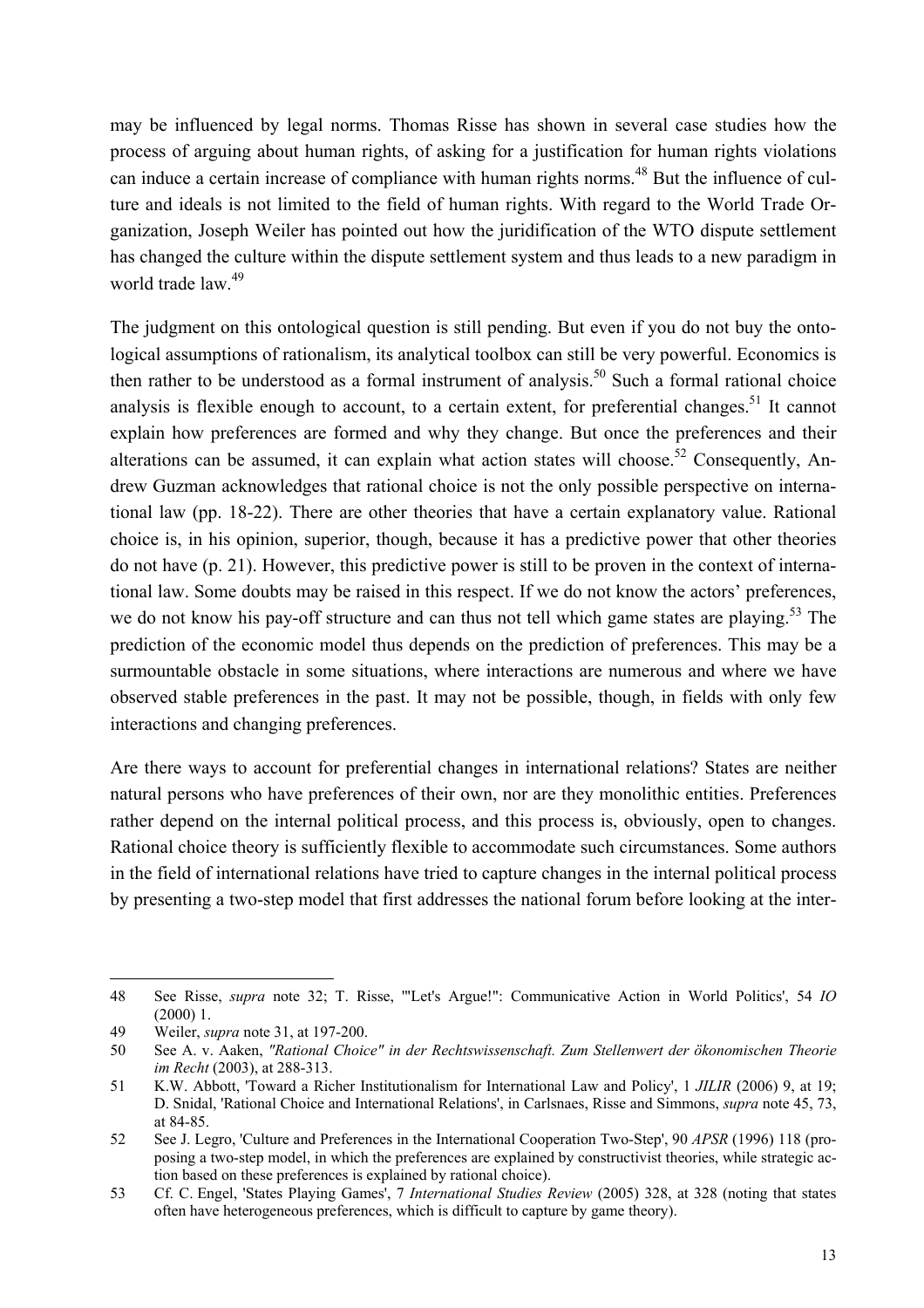action in the international arena.54 Such a model can only give reasons for developments *ex post*. It has, however, too many flexible variables in order to be suitable for predictions.

The rational choice approach can thus not claim to provide a holistic explanation of 'how international law works'. Its explanatory power rather depends on the circumstances and the social context of a specific phenomenon.<sup>55</sup> It depends on the question we are asking. If you can make relatively stable assumptions about the preferences of the relevant actors and if you want to explain why actors choose a specific strategy, then rational choice provides the best analytical instruments. If you want to analyze, however, whether and to what extent norms shape the preferences of an actor, then an alternative theoretical framework is more appropriate. Joel Trachtman is thus right, when he asks for more empirical research (pp. 4-9). Such studies may shed light in particular on the ontological dimension of the debate. Although, there are some attempts in this direction.<sup>56</sup> much work remains to be done.

## **B. The Normative Dimension of Economic Theory**

The Economic approach, as it is championed in the two books considered in this review, is basically a positive theory. It tries to describe, explain and predict the conduct of states. We have to be careful, however, with deducing normative claims from positive theory. Such normative claims can come in two garments. On the one hand, there is a normative strand in law and economics theory. Some authors turn the descriptive analysis into a normative claim, arguing that society should strive to establish institutions that maximize the joint social utility.<sup>57</sup> This normative approach has received much criticism, as it is inextricably linked to utilitarian ethics. There are good reasons to disagree with utilitarianism in certain aspects, in particular with regard to its blindness concerning distributive issues.<sup>58</sup> Neither Trachtman nor Guzman advocates such a normative approach. Trachtman's book is probably closer to normative economics, as the author pleads for a comparative institutional analysis in order to determine the best institutional setting. He is well aware of the problems, though. Instead of making simplistic proposals that seek to maximize welfare or other materialistic goals, he is sensitive to the difficulties in balancing competing and incommensurate policy goals (pp. 221-48).

On the other hand, scholars are often quick to draw normative consequences from their positive models. The most famous example in this respect is probably the claim of Jack Goldsmith and Eric Posner that international law should not be considered as law because it is deemed to be ineffective. But there are also other such instances: Andrew Guzman, e.g., derives certain conse-

<sup>54</sup> A. Moravcsik, 'Taking Preferences Seriously: A Liberal Theory of International Politics', 51 *IO* (1997) 513.

<sup>55</sup> A. Wendt, *Social Theory of International Politics* (1999), at 34.

<sup>56</sup> See, e.g., B.A. Simmons, 'International Law and State Behavior: Commitment and Compliance in International Monetary Affairs', 94 *APSR* (2000) 819; O.A. Hathaway, 'Do Human Rights Treaties Make a Difference?', 111 *Yale LJ* (2002) 1935; E. Neumayer, 'Do International Human Rights Treaties Improve Respect for Human Rights?', 49 *J. Conflict Resolution* (2005) 925.

<sup>57</sup> R.A. Posner, 'Utilitarianism, Economics, and Legal Theory', 8 *J. Legal Studies* (1979) 103.

<sup>58</sup> See R. Dworkin, 'Why Efficiency?', 8 *Hofstra LR* (1980) 563, at 573-90.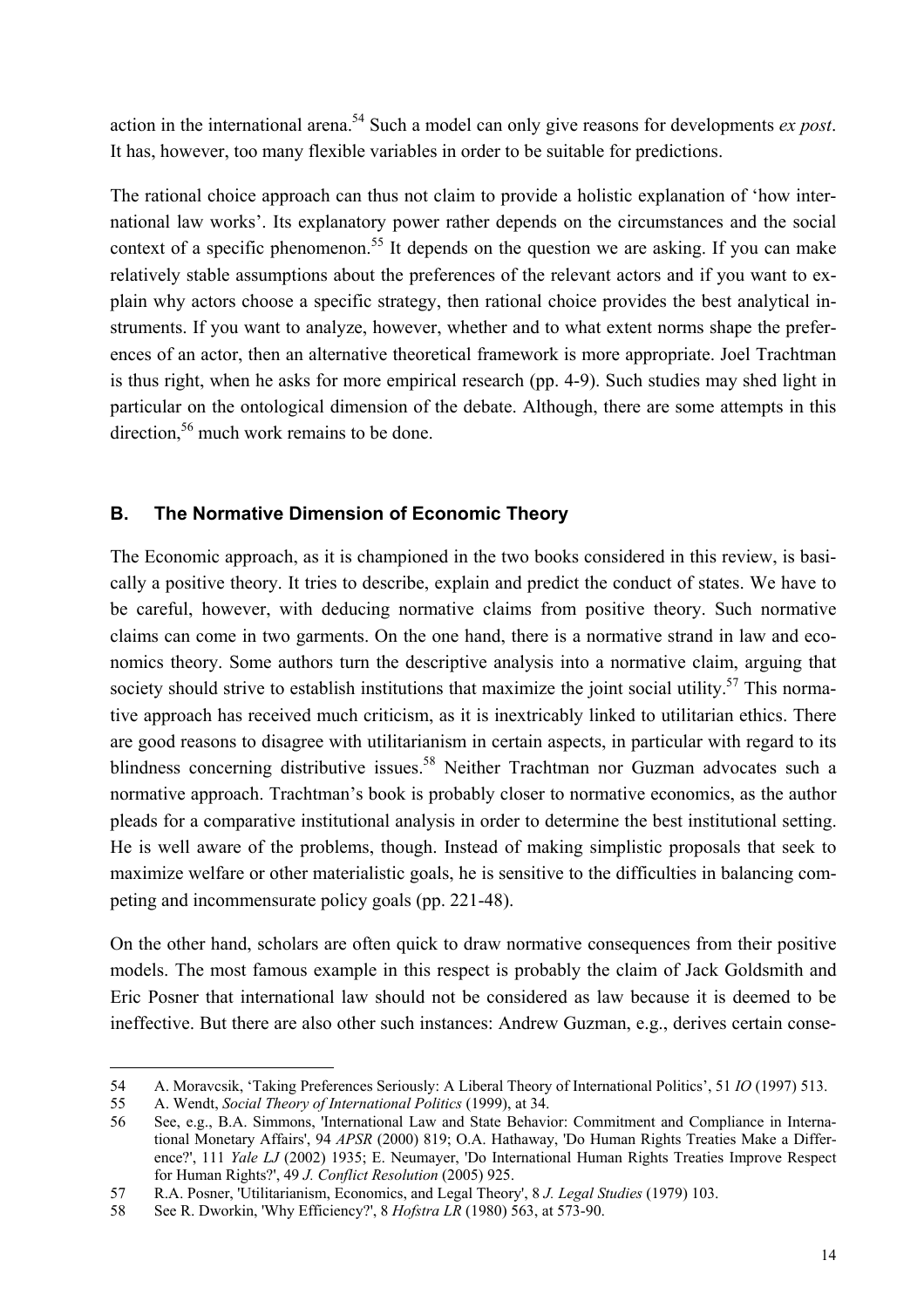quences for the doctrine of customary international law from his positive analysis of the functioning of international law.<sup>59</sup> These normative claims are problematic, though, if they are based on the ontological assumptions of rational choice theory. If policy recommendations do not consider that norms may also influence state conduct by setting up normative ideals that may shape the preferences of the relevant actors, such recommendations may have an incomplete analytical basis, unless we have some empirical evidence for the assumptions of the analytical model.<sup>60</sup>

# **Conclusion**

Polemics of traditional international law scholarship against the economic approach is as little justified as a sense of superiority of some law and economics scholars. The appropriateness of the approach depends on the question we are asking. If we want to know what the law is, then economic theory may be helpful for certain legal questions, but it has to be embedded into a doctrinal framework.<sup>61</sup> However, if we ask why and under what conditions states comply with international law, the analytical tools of economics are much more powerful than the instruments of legal doctrine. Both Guzman and Trachtman illustrate the big potential of economic analysis in this field.

Even in this respect, we have to keep in mind, though, that the economic approach is only one perspective.<sup>62</sup> If we take a wide-angle lens, we should not complain that we cannot see the details in the centre of the picture. Rational choice has certain blind spots, questions that may be examined more appropriately by taking a different perspective. We should thus not concentrate on a particular theoretical approach in order to analyze the role of legal norms in international relations, but choose our lenses according to the question we are asking.

In any case, the reader who reaches for the accounts of either Guzman or Trachtman will be rewarded. The books are highly stimulating and thought provoking, and offer new perspectives to international law scholarship. Which book to consult basically depends on what you are looking for. Guzman's *How International Law Works* is particularly addressed to readers who do not necessarily have to be familiar with the law and economics literature. The author is a master of clear and simple language. The book is easy to read and does not require much prerequisite knowledge in the field of economics. It is therefore a great merit of Guzman to bring the law and economics approach closer to mainstream international legal scholarship and to highlight the potential of the economic perspective.<sup>63</sup> In particular, his theory of norm compliance offers many insights. His accounts of customary and treaty law are less compelling, though. His redefinition of custom fails to provide criteria for the identification of customary norms. And his explanation

<sup>59</sup> See above, 2. See also Guzman, *supra* note 24.

<sup>60</sup> Fearon and Wendt, *supra* note 45, at 64.

<sup>61</sup> See A. van Aaken, *A Functional Approach to International Constitutionalism: The Value Added of a Social Science Contribution*, University of St. Gallen, Law and Economics Research Paper Series (2008), at 9-11.

<sup>62</sup> See R.O. Keohane, 'International Relations and International Law: Two Optics', 38 *Harv. ILJ* (1997) 487, 494; Abbott, *supra* note 51, at, 17.

<sup>63</sup> Accord Goldmann, *supra* note 38, at 226.